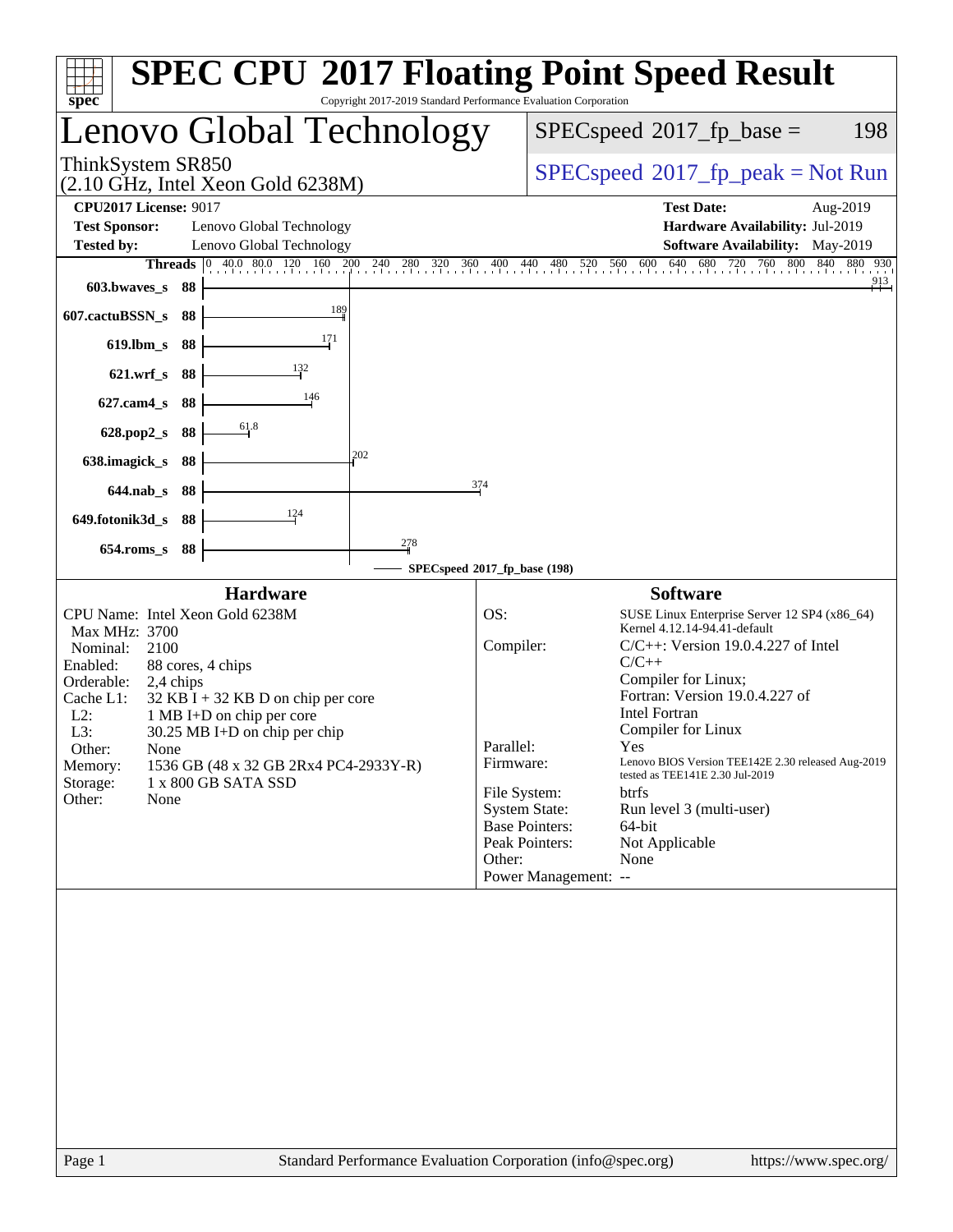

# Lenovo Global Technology

(2.10 GHz, Intel Xeon Gold 6238M)

ThinkSystem SR850<br>  $SPEC speed^{\circ}2017$  [p\_peak = Not Run  $SPEC speed^{\circ}2017\_fp\_base = 198$ 

**[Test Sponsor:](http://www.spec.org/auto/cpu2017/Docs/result-fields.html#TestSponsor)** Lenovo Global Technology **[Hardware Availability:](http://www.spec.org/auto/cpu2017/Docs/result-fields.html#HardwareAvailability)** Jul-2019 **[Tested by:](http://www.spec.org/auto/cpu2017/Docs/result-fields.html#Testedby)** Lenovo Global Technology **[Software Availability:](http://www.spec.org/auto/cpu2017/Docs/result-fields.html#SoftwareAvailability)** May-2019

**[CPU2017 License:](http://www.spec.org/auto/cpu2017/Docs/result-fields.html#CPU2017License)** 9017 **[Test Date:](http://www.spec.org/auto/cpu2017/Docs/result-fields.html#TestDate)** Aug-2019

### **[Results Table](http://www.spec.org/auto/cpu2017/Docs/result-fields.html#ResultsTable)**

|                                    | <b>Base</b>    |         |                | <b>Peak</b>    |            |                |       |                |                |              |                |              |                |              |
|------------------------------------|----------------|---------|----------------|----------------|------------|----------------|-------|----------------|----------------|--------------|----------------|--------------|----------------|--------------|
| <b>Benchmark</b>                   | <b>Threads</b> | Seconds | Ratio          | <b>Seconds</b> | Ratio      | <b>Seconds</b> | Ratio | <b>Threads</b> | <b>Seconds</b> | <b>Ratio</b> | <b>Seconds</b> | <b>Ratio</b> | <b>Seconds</b> | <b>Ratio</b> |
| 603.bwayes s                       | 88             | 64.6    | 913            | 63.5           | 929        | 65.4           | 902   |                |                |              |                |              |                |              |
| 607.cactuBSSN s                    | 88             | 87.4    | 191            | 88.4           | <b>189</b> | 88.4           | 189   |                |                |              |                |              |                |              |
| $619.1$ bm s                       | 88             | 31.0    | 169            | 30.7           | 171        | 30.7           | 171   |                |                |              |                |              |                |              |
| $621.wrf$ s                        | 88             | 101     | 131            | 100            | 132        | 101            | 132   |                |                |              |                |              |                |              |
| $627$ .cam $4$ <sub>s</sub>        | 88             | 60.7    | 146            | 60.6           | 146        | 60.5           | 146   |                |                |              |                |              |                |              |
| $628.pop2_s$                       | 88             | 192     | 62.0           | 193            | 61.6       | <u>192</u>     | 61.8  |                |                |              |                |              |                |              |
| 638.imagick_s                      | 88             | 71.1    | 203            | 71.5           | 202        | 71.4           | 202   |                |                |              |                |              |                |              |
| $644$ .nab s                       | 88             | 46.8    | 374            | 46.8           | 374        | 46.8           | 374   |                |                |              |                |              |                |              |
| 649.fotonik3d s                    | 88             | 73.5    | <u>124</u>     | 73.4           | 124        | 73.7           | 124   |                |                |              |                |              |                |              |
| $654$ .roms s                      | 88             | 56.6    | 278            | 57.1           | 276        | 56.5           | 279   |                |                |              |                |              |                |              |
| $SPECspeed*2017_fp\_base =$<br>198 |                |         |                |                |            |                |       |                |                |              |                |              |                |              |
| $SPECspeed^{\circ}2017$ fp peak =  |                |         | <b>Not Run</b> |                |            |                |       |                |                |              |                |              |                |              |

Results appear in the [order in which they were run.](http://www.spec.org/auto/cpu2017/Docs/result-fields.html#RunOrder) Bold underlined text [indicates a median measurement](http://www.spec.org/auto/cpu2017/Docs/result-fields.html#Median).

### **[Operating System Notes](http://www.spec.org/auto/cpu2017/Docs/result-fields.html#OperatingSystemNotes)**

Stack size set to unlimited using "ulimit -s unlimited"

### **[General Notes](http://www.spec.org/auto/cpu2017/Docs/result-fields.html#GeneralNotes)**

Environment variables set by runcpu before the start of the run: KMP\_AFFINITY = "granularity=fine,compact" LD\_LIBRARY\_PATH = "/home/cpu2017-1.0.5-ic19.0u4/lib/intel64" OMP\_STACKSIZE = "192M" Binaries compiled on a system with 1x Intel Core i9-799X CPU + 32GB RAM memory using Redhat Enterprise Linux 7.5 Transparent Huge Pages enabled by default echo never > /sys/kernel/mm/transparent\_hugepage/enabled echo never > /sys/kernel/mm/transparent\_hugepage/defrag Prior to runcpu invocation Filesystem page cache synced and cleared with: sync; echo 3> /proc/sys/vm/drop\_caches NA: The test sponsor attests, as of date of publication, that CVE-2017-5754 (Meltdown) is mitigated in the system as tested and documented. Yes: The test sponsor attests, as of date of publication, that CVE-2017-5753 (Spectre variant 1) is mitigated in the system as tested and documented. Yes: The test sponsor attests, as of date of publication, that CVE-2017-5715 (Spectre variant 2) is mitigated in the system as tested and documented. Yes: The test sponsor attests, as of date of publication, that CVE-2018-3640 (Spectre variant 3a) is mitigated in the system as tested and documented. Yes: The test sponsor attests, as of date of publication, that CVE-2018-3639 (Spectre variant 4) is mitigated in the system as tested and documented.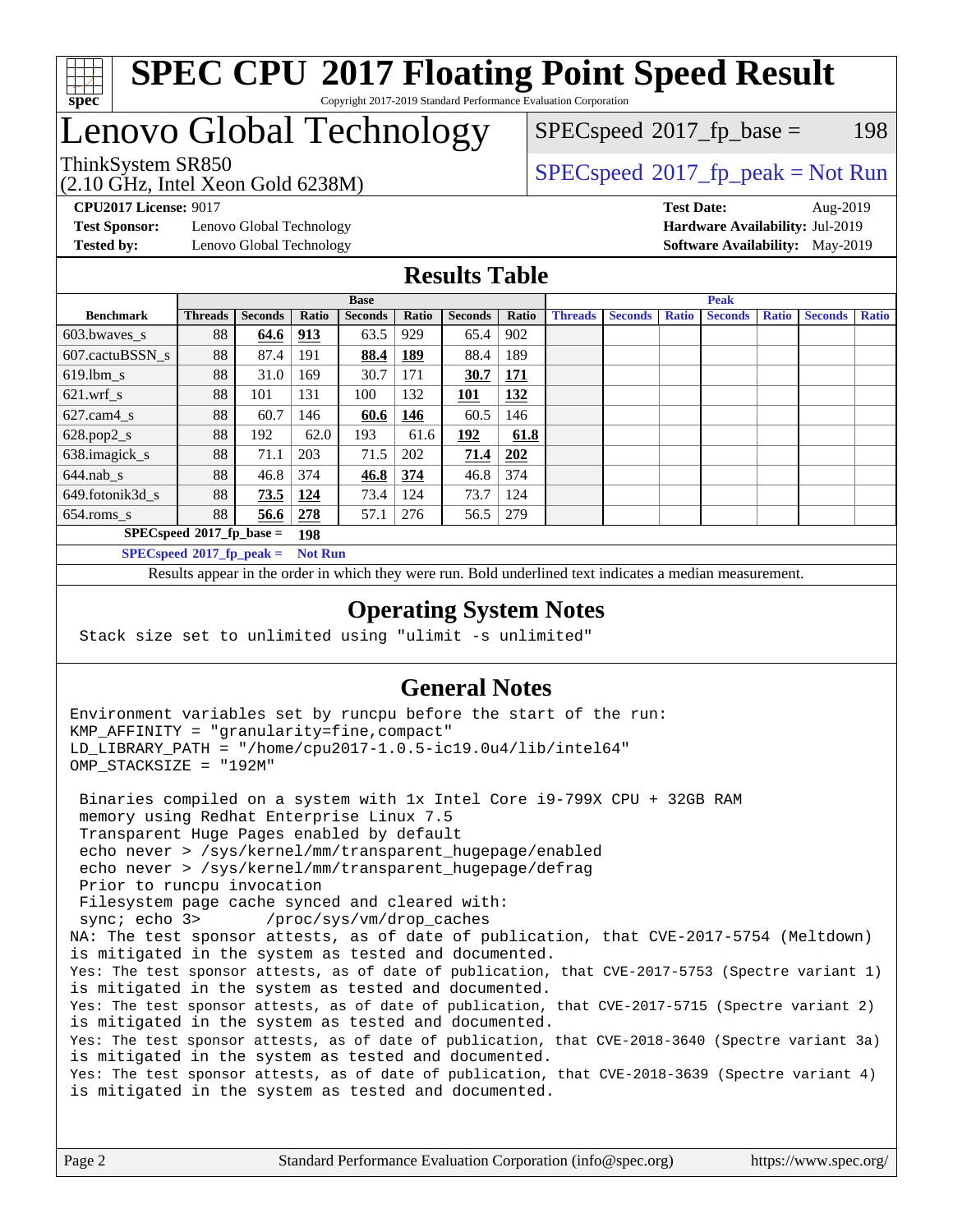| <b>SPEC CPU®2017 Floating Point Speed Result</b><br>Copyright 2017-2019 Standard Performance Evaluation Corporation<br>spec <sup>®</sup>                                                                                                                                                                                                                                                                  |                                                                                                                                                                                                |                                                                                                                                                                                                                                                                                                                                                                                                                                                                                         |  |  |  |
|-----------------------------------------------------------------------------------------------------------------------------------------------------------------------------------------------------------------------------------------------------------------------------------------------------------------------------------------------------------------------------------------------------------|------------------------------------------------------------------------------------------------------------------------------------------------------------------------------------------------|-----------------------------------------------------------------------------------------------------------------------------------------------------------------------------------------------------------------------------------------------------------------------------------------------------------------------------------------------------------------------------------------------------------------------------------------------------------------------------------------|--|--|--|
| Lenovo Global Technology                                                                                                                                                                                                                                                                                                                                                                                  |                                                                                                                                                                                                | $SPEC speed^{\circ}2017\_fp\_base =$<br>198                                                                                                                                                                                                                                                                                                                                                                                                                                             |  |  |  |
| ThinkSystem SR850<br>$(2.10 \text{ GHz}, \text{Intel Xeon Gold } 6238\text{M})$                                                                                                                                                                                                                                                                                                                           |                                                                                                                                                                                                | $SPEC speed^{\circ}2017\_fp\_peak = Not Run$                                                                                                                                                                                                                                                                                                                                                                                                                                            |  |  |  |
| <b>CPU2017 License: 9017</b><br><b>Test Sponsor:</b><br>Lenovo Global Technology<br><b>Tested by:</b><br>Lenovo Global Technology                                                                                                                                                                                                                                                                         |                                                                                                                                                                                                | <b>Test Date:</b><br>Aug-2019<br>Hardware Availability: Jul-2019<br><b>Software Availability:</b> May-2019                                                                                                                                                                                                                                                                                                                                                                              |  |  |  |
|                                                                                                                                                                                                                                                                                                                                                                                                           | <b>Platform Notes</b>                                                                                                                                                                          |                                                                                                                                                                                                                                                                                                                                                                                                                                                                                         |  |  |  |
| BIOS configuration:<br>Choose Operating Mode set to Maximum Performance<br>Choose Operating Mode set to Custom Mode<br>MONITOR/MWAIT set to Enable<br>Adjacent Cache Prefetch set to Disable<br>Hyper-Threading set to Disable<br>Sysinfo program /home/cpu2017-1.0.5-ic19.0u4/bin/sysinfo<br>Rev: r5974 of 2018-05-19 9bcde8f2999c33d61f64985e45859ea9<br>running on linux-9083 Wed Aug 28 00:20:04 2019 |                                                                                                                                                                                                |                                                                                                                                                                                                                                                                                                                                                                                                                                                                                         |  |  |  |
| SUT (System Under Test) info as seen by some common utilities.<br>For more information on this section, see                                                                                                                                                                                                                                                                                               | https://www.spec.org/cpu2017/Docs/config.html#sysinfo                                                                                                                                          |                                                                                                                                                                                                                                                                                                                                                                                                                                                                                         |  |  |  |
| From /proc/cpuinfo<br>"physical id"s (chips)<br>4<br>88 "processors"<br>cpu cores $: 22$<br>siblings : 22                                                                                                                                                                                                                                                                                                 | model name : Intel(R) Xeon(R) Gold 6238M CPU @ 2.10GHz                                                                                                                                         | cores, siblings (Caution: counting these is hw and system dependent. The following<br>excerpts from /proc/cpuinfo might not be reliable. Use with caution.)<br>physical 0: cores 0 1 2 3 4 5 8 9 10 11 12 16 17 18 19 20 21 24 25 26 27 28<br>physical 1: cores 0 1 2 3 4 5 8 9 10 11 12 16 17 18 19 20 21 24 25 26 27 28<br>physical 2: cores 0 1 2 3 4 5 8 9 10 11 12 16 17 18 19 20 21 24 25 26 27 28<br>physical 3: cores 0 1 2 3 4 5 8 9 10 11 12 16 17 18 19 20 21 24 25 26 27 28 |  |  |  |
| From 1scpu:<br>Architecture:<br>$CPU$ op-mode( $s$ ):<br>Byte Order:<br>CPU(s):<br>On-line CPU(s) list:<br>Thread( $s$ ) per core:<br>$Core(s)$ per socket:<br>Socket(s):<br>NUMA node(s):<br>Vendor ID:<br>CPU family:<br>Model:<br>Model name:<br>Stepping:<br>CPU MHz:<br>CPU max MHz:<br>CPU min MHz:<br>BogoMIPS:<br>Virtualization:                                                                 | x86_64<br>$32$ -bit, $64$ -bit<br>Little Endian<br>88<br>$0 - 87$<br>$\mathbf{1}$<br>22<br>4<br>4<br>GenuineIntel<br>6<br>85<br>7<br>2100.000<br>3700.0000<br>1000.0000<br>4200.00<br>$VT - x$ | $Intel(R) Xeon(R) Gold 6238M CPU @ 2.10GHz$                                                                                                                                                                                                                                                                                                                                                                                                                                             |  |  |  |
|                                                                                                                                                                                                                                                                                                                                                                                                           | (Continued on next page)                                                                                                                                                                       |                                                                                                                                                                                                                                                                                                                                                                                                                                                                                         |  |  |  |
| Page 3                                                                                                                                                                                                                                                                                                                                                                                                    | Standard Performance Evaluation Corporation (info@spec.org)                                                                                                                                    | https://www.spec.org/                                                                                                                                                                                                                                                                                                                                                                                                                                                                   |  |  |  |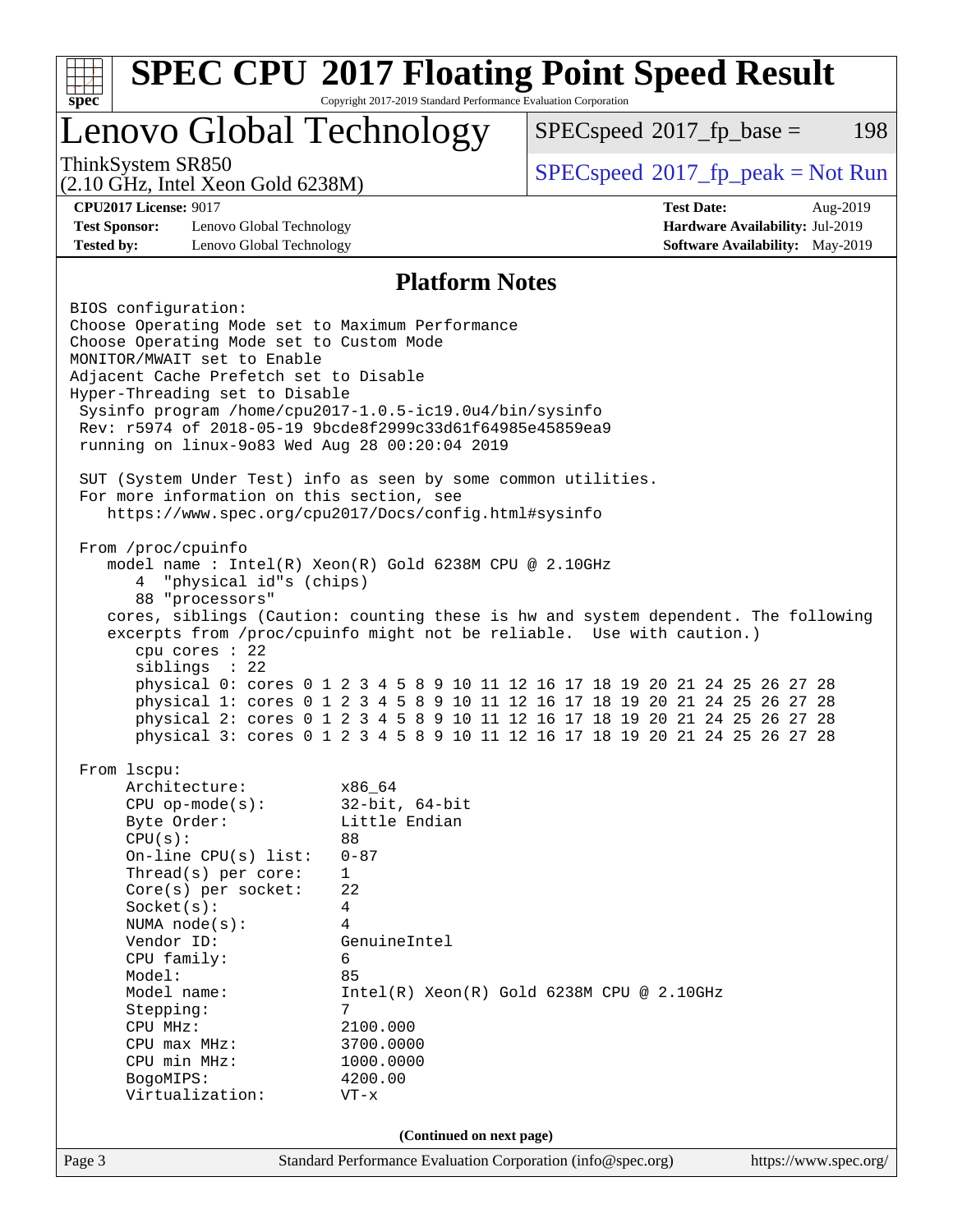

Lenovo Global Technology

 $SPEC speed^{\circ}2017\_fp\_base = 198$ 

(2.10 GHz, Intel Xeon Gold 6238M)

ThinkSystem SR850<br>  $SPEC speed^{\circ}2017$  [p\_peak = Not Run

**[Test Sponsor:](http://www.spec.org/auto/cpu2017/Docs/result-fields.html#TestSponsor)** Lenovo Global Technology **[Hardware Availability:](http://www.spec.org/auto/cpu2017/Docs/result-fields.html#HardwareAvailability)** Jul-2019 **[Tested by:](http://www.spec.org/auto/cpu2017/Docs/result-fields.html#Testedby)** Lenovo Global Technology **[Software Availability:](http://www.spec.org/auto/cpu2017/Docs/result-fields.html#SoftwareAvailability)** May-2019

**[CPU2017 License:](http://www.spec.org/auto/cpu2017/Docs/result-fields.html#CPU2017License)** 9017 **[Test Date:](http://www.spec.org/auto/cpu2017/Docs/result-fields.html#TestDate)** Aug-2019

#### **[Platform Notes \(Continued\)](http://www.spec.org/auto/cpu2017/Docs/result-fields.html#PlatformNotes)**

| L1d cache:              | 32K           |
|-------------------------|---------------|
| Lli cache:              | 32K           |
| $L2$ cache:             | 1024K         |
| $L3$ cache:             | 30976K        |
| NUMA $node0$ $CPU(s)$ : | $0 - 21$      |
| NUMA nodel CPU(s):      | $22 - 43$     |
| NUMA $node2$ $CPU(s)$ : | $44 - 65$     |
| NUMA node3 CPU(s):      | $66 - 87$     |
|                         | $\sim$ $\sim$ |

Flags: fpu vme de pse tsc msr pae mce cx8 apic sep mtrr pge mca cmov pat pse36 clflush dts acpi mmx fxsr sse sse2 ss ht tm pbe syscall nx pdpe1gb rdtscp lm constant\_tsc art arch\_perfmon pebs bts rep\_good nopl xtopology nonstop\_tsc cpuid aperfmperf pni pclmulqdq dtes64 monitor ds\_cpl vmx smx est tm2 ssse3 sdbg fma cx16 xtpr pdcm pcid dca sse4\_1 sse4\_2 x2apic movbe popcnt tsc\_deadline\_timer aes xsave avx f16c rdrand lahf\_lm abm 3dnowprefetch cpuid\_fault epb cat\_l3 cdp\_l3 invpcid\_single intel\_ppin ssbd mba ibrs ibpb stibp tpr\_shadow vnmi flexpriority ept vpid fsgsbase tsc\_adjust bmi1 hle avx2 smep bmi2 erms invpcid rtm cqm mpx rdt\_a avx512f avx512dq rdseed adx smap clflushopt clwb intel\_pt avx512cd avx512bw avx512vl xsaveopt xsavec xgetbv1 xsaves cqm\_llc cqm\_occup\_llc cqm\_mbm\_total cqm\_mbm\_local dtherm ida arat pln pts pku ospke avx512\_vnni flush\_l1d arch\_capabilities

```
 /proc/cpuinfo cache data
cache size : 30976 KB
```
 From numactl --hardware WARNING: a numactl 'node' might or might not correspond to a physical chip. available: 4 nodes (0-3) node 0 cpus: 0 1 2 3 4 5 6 7 8 9 10 11 12 13 14 15 16 17 18 19 20 21 node 0 size: 386661 MB node 0 free: 385763 MB node 1 cpus: 22 23 24 25 26 27 28 29 30 31 32 33 34 35 36 37 38 39 40 41 42 43 node 1 size: 387028 MB node 1 free: 386008 MB node 2 cpus: 44 45 46 47 48 49 50 51 52 53 54 55 56 57 58 59 60 61 62 63 64 65 node 2 size: 387057 MB node 2 free: 386780 MB node 3 cpus: 66 67 68 69 70 71 72 73 74 75 76 77 78 79 80 81 82 83 84 85 86 87 node 3 size: 387054 MB node 3 free: 386324 MB node distances: node 0 1 2 3 0: 10 21 21 31 1: 21 10 31 21 2: 21 31 10 21 3: 31 21 21 10 From /proc/meminfo MemTotal: 1584949464 kB **(Continued on next page)**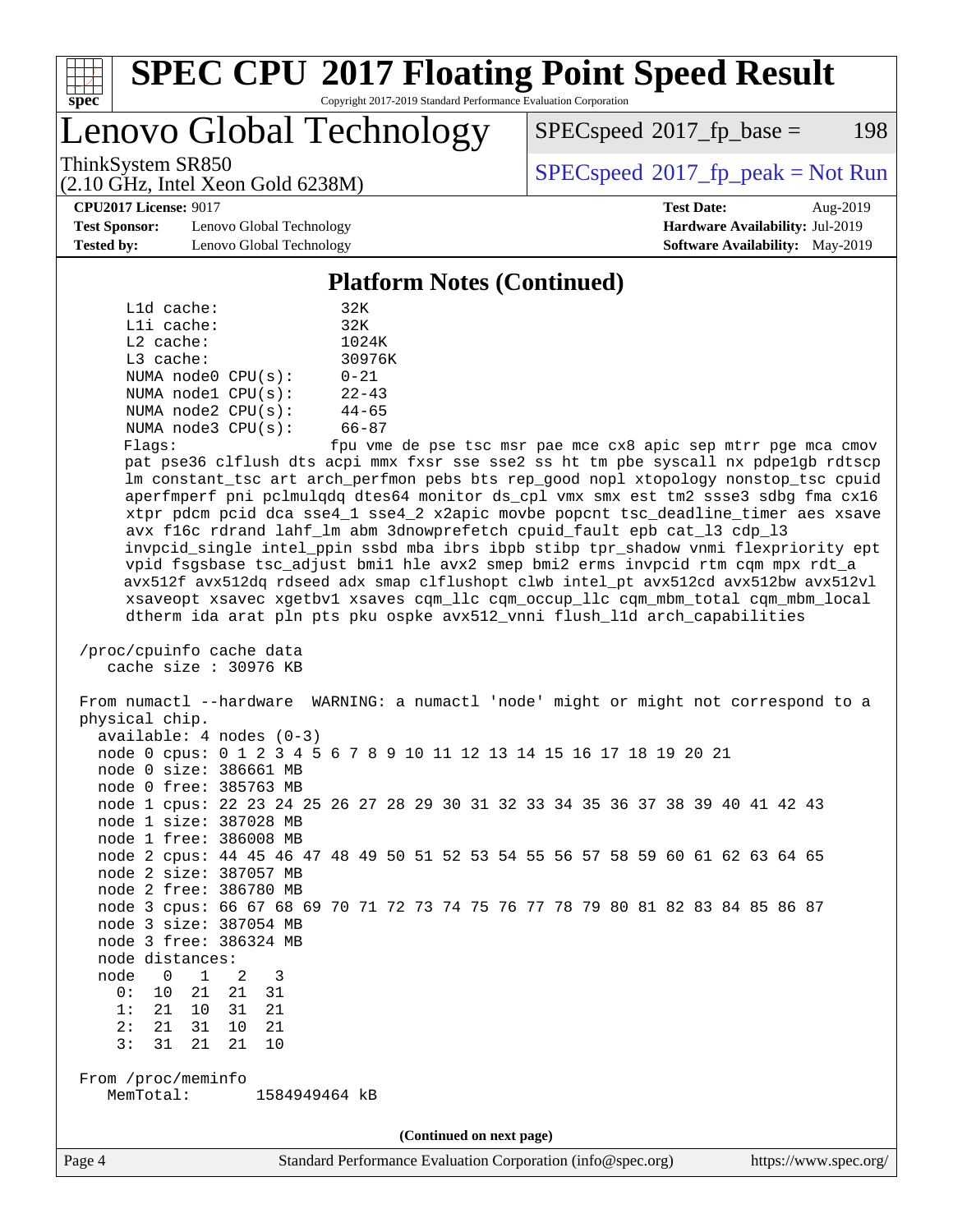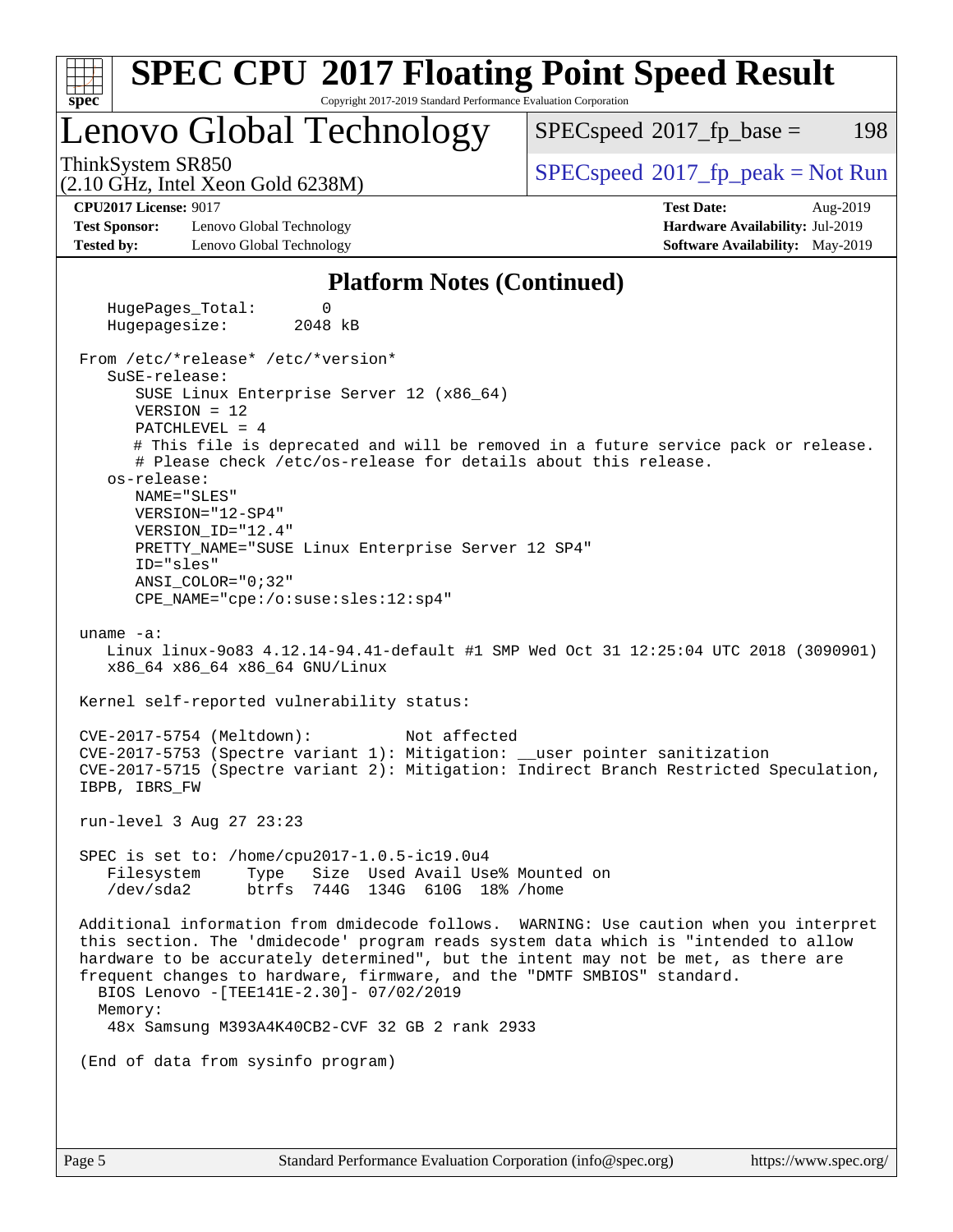

# **[SPEC CPU](http://www.spec.org/auto/cpu2017/Docs/result-fields.html#SPECCPU2017FloatingPointSpeedResult)[2017 Floating Point Speed Result](http://www.spec.org/auto/cpu2017/Docs/result-fields.html#SPECCPU2017FloatingPointSpeedResult)**

Copyright 2017-2019 Standard Performance Evaluation Corporation

Lenovo Global Technology

 $SPECspeed^{\circ}2017_fp\_base = 198$  $SPECspeed^{\circ}2017_fp\_base = 198$ 

(2.10 GHz, Intel Xeon Gold 6238M)

 $SPECspeed^{\circ}2017_fp\_peak = Not Run$  $SPECspeed^{\circ}2017_fp\_peak = Not Run$ 

**[Test Sponsor:](http://www.spec.org/auto/cpu2017/Docs/result-fields.html#TestSponsor)** Lenovo Global Technology **[Hardware Availability:](http://www.spec.org/auto/cpu2017/Docs/result-fields.html#HardwareAvailability)** Jul-2019 **[Tested by:](http://www.spec.org/auto/cpu2017/Docs/result-fields.html#Testedby)** Lenovo Global Technology **[Software Availability:](http://www.spec.org/auto/cpu2017/Docs/result-fields.html#SoftwareAvailability)** May-2019

**[CPU2017 License:](http://www.spec.org/auto/cpu2017/Docs/result-fields.html#CPU2017License)** 9017 **[Test Date:](http://www.spec.org/auto/cpu2017/Docs/result-fields.html#TestDate)** Aug-2019

## **[Compiler Version Notes](http://www.spec.org/auto/cpu2017/Docs/result-fields.html#CompilerVersionNotes)**

| 619.1bm_s(base) 638.imagick_s(base) 644.nab_s(base)<br>C                                                                                                                                 |  |  |  |  |  |
|------------------------------------------------------------------------------------------------------------------------------------------------------------------------------------------|--|--|--|--|--|
| Intel(R) C Intel(R) 64 Compiler for applications running on Intel(R) 64,<br>Version 19.0.4.227 Build 20190416                                                                            |  |  |  |  |  |
| Copyright (C) 1985-2019 Intel Corporation. All rights reserved.                                                                                                                          |  |  |  |  |  |
| $C_{++}$ , C, Fortran   607.cactuBSSN_s(base)                                                                                                                                            |  |  |  |  |  |
| Intel(R) $C++$ Intel(R) 64 Compiler for applications running on Intel(R) 64,<br>Version 19.0.4.227 Build 20190416<br>Copyright (C) 1985-2019 Intel Corporation. All rights reserved.     |  |  |  |  |  |
| Intel(R) C Intel(R) 64 Compiler for applications running on Intel(R) 64,<br>Version 19.0.4.227 Build 20190416                                                                            |  |  |  |  |  |
| Copyright (C) 1985-2019 Intel Corporation. All rights reserved.<br>$Intel(R)$ Fortran Intel(R) 64 Compiler for applications running on Intel(R)<br>64, Version 19.0.4.227 Build 20190416 |  |  |  |  |  |
| Copyright (C) 1985-2019 Intel Corporation. All rights reserved.                                                                                                                          |  |  |  |  |  |
|                                                                                                                                                                                          |  |  |  |  |  |
| 603.bwaves_s(base) 649.fotonik3d_s(base) 654.roms_s(base)<br>Fortran                                                                                                                     |  |  |  |  |  |
| $Intel(R)$ Fortran Intel(R) 64 Compiler for applications running on Intel(R)<br>64, Version 19.0.4.227 Build 20190416<br>Copyright (C) 1985-2019 Intel Corporation. All rights reserved. |  |  |  |  |  |
|                                                                                                                                                                                          |  |  |  |  |  |
| Fortran, C   621.wrf_s(base) 627.cam4_s(base) 628.pop2_s(base)                                                                                                                           |  |  |  |  |  |
| $Intel(R)$ Fortran Intel(R) 64 Compiler for applications running on Intel(R)<br>64, Version 19.0.4.227 Build 20190416<br>Copyright (C) 1985-2019 Intel Corporation. All rights reserved. |  |  |  |  |  |
| Intel(R) C Intel(R) 64 Compiler for applications running on Intel(R) 64,<br>Version 19.0.4.227 Build 20190416                                                                            |  |  |  |  |  |
| Copyright (C) 1985-2019 Intel Corporation. All rights reserved.                                                                                                                          |  |  |  |  |  |

# **[Base Compiler Invocation](http://www.spec.org/auto/cpu2017/Docs/result-fields.html#BaseCompilerInvocation)**

[C benchmarks](http://www.spec.org/auto/cpu2017/Docs/result-fields.html#Cbenchmarks):

[icc -m64 -std=c11](http://www.spec.org/cpu2017/results/res2019q3/cpu2017-20190903-17641.flags.html#user_CCbase_intel_icc_64bit_c11_33ee0cdaae7deeeab2a9725423ba97205ce30f63b9926c2519791662299b76a0318f32ddfffdc46587804de3178b4f9328c46fa7c2b0cd779d7a61945c91cd35)

**(Continued on next page)**

Page 6 Standard Performance Evaluation Corporation [\(info@spec.org\)](mailto:info@spec.org) <https://www.spec.org/>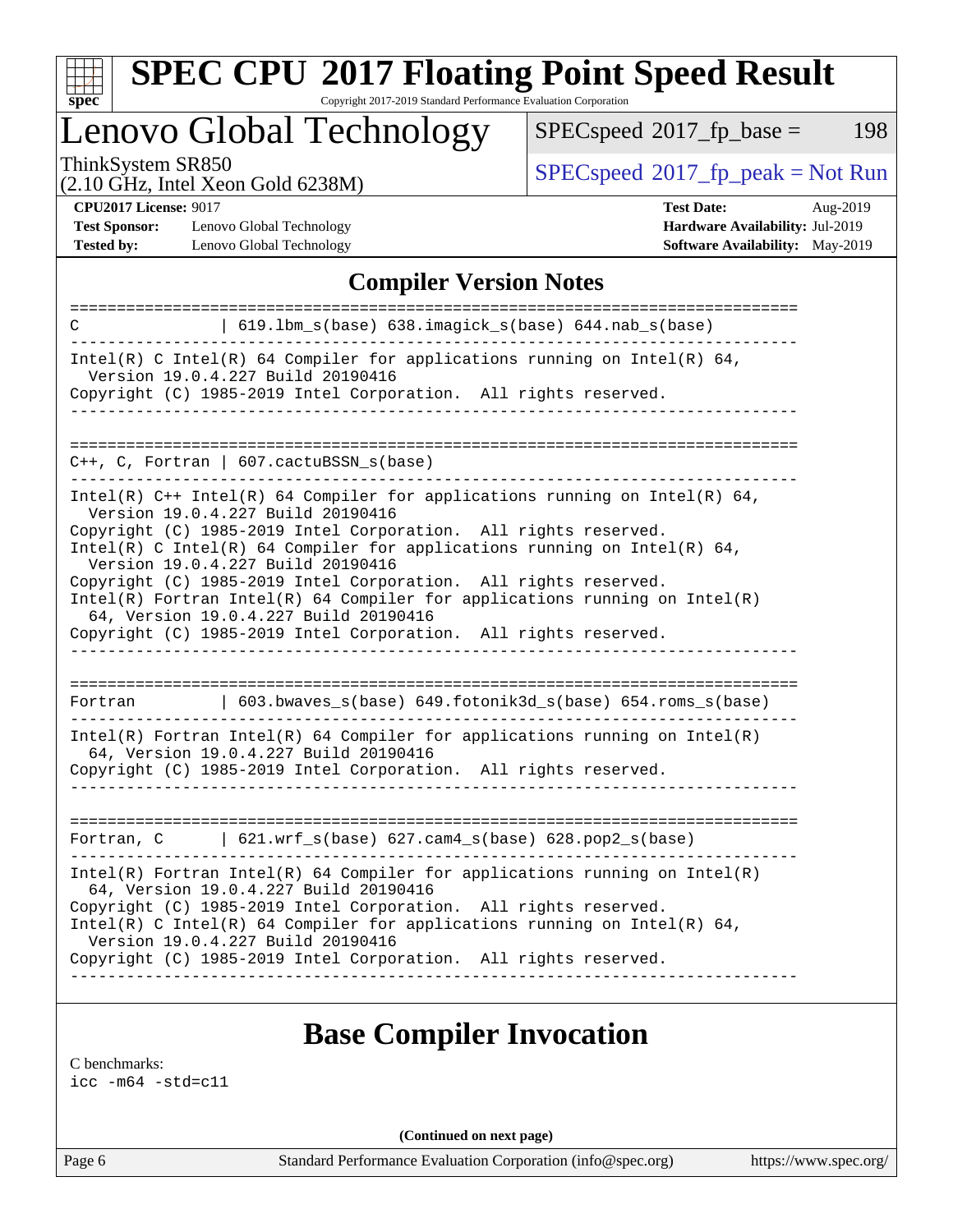

# Lenovo Global Technology

 $SPEC speed^{\circ}2017\_fp\_base = 198$ 

ThinkSystem SR850<br>  $SPEC speed^{\circ}2017$  [p\_peak = Not Run

(2.10 GHz, Intel Xeon Gold 6238M)

**[Test Sponsor:](http://www.spec.org/auto/cpu2017/Docs/result-fields.html#TestSponsor)** Lenovo Global Technology **[Hardware Availability:](http://www.spec.org/auto/cpu2017/Docs/result-fields.html#HardwareAvailability)** Jul-2019 **[Tested by:](http://www.spec.org/auto/cpu2017/Docs/result-fields.html#Testedby)** Lenovo Global Technology **[Software Availability:](http://www.spec.org/auto/cpu2017/Docs/result-fields.html#SoftwareAvailability)** May-2019

**[CPU2017 License:](http://www.spec.org/auto/cpu2017/Docs/result-fields.html#CPU2017License)** 9017 **[Test Date:](http://www.spec.org/auto/cpu2017/Docs/result-fields.html#TestDate)** Aug-2019

# **[Base Compiler Invocation \(Continued\)](http://www.spec.org/auto/cpu2017/Docs/result-fields.html#BaseCompilerInvocation)**

[Fortran benchmarks](http://www.spec.org/auto/cpu2017/Docs/result-fields.html#Fortranbenchmarks): [ifort -m64](http://www.spec.org/cpu2017/results/res2019q3/cpu2017-20190903-17641.flags.html#user_FCbase_intel_ifort_64bit_24f2bb282fbaeffd6157abe4f878425411749daecae9a33200eee2bee2fe76f3b89351d69a8130dd5949958ce389cf37ff59a95e7a40d588e8d3a57e0c3fd751)

[Benchmarks using both Fortran and C](http://www.spec.org/auto/cpu2017/Docs/result-fields.html#BenchmarksusingbothFortranandC): [ifort -m64](http://www.spec.org/cpu2017/results/res2019q3/cpu2017-20190903-17641.flags.html#user_CC_FCbase_intel_ifort_64bit_24f2bb282fbaeffd6157abe4f878425411749daecae9a33200eee2bee2fe76f3b89351d69a8130dd5949958ce389cf37ff59a95e7a40d588e8d3a57e0c3fd751) [icc -m64 -std=c11](http://www.spec.org/cpu2017/results/res2019q3/cpu2017-20190903-17641.flags.html#user_CC_FCbase_intel_icc_64bit_c11_33ee0cdaae7deeeab2a9725423ba97205ce30f63b9926c2519791662299b76a0318f32ddfffdc46587804de3178b4f9328c46fa7c2b0cd779d7a61945c91cd35)

[Benchmarks using Fortran, C, and C++:](http://www.spec.org/auto/cpu2017/Docs/result-fields.html#BenchmarksusingFortranCandCXX) [icpc -m64](http://www.spec.org/cpu2017/results/res2019q3/cpu2017-20190903-17641.flags.html#user_CC_CXX_FCbase_intel_icpc_64bit_4ecb2543ae3f1412ef961e0650ca070fec7b7afdcd6ed48761b84423119d1bf6bdf5cad15b44d48e7256388bc77273b966e5eb805aefd121eb22e9299b2ec9d9) [icc -m64 -std=c11](http://www.spec.org/cpu2017/results/res2019q3/cpu2017-20190903-17641.flags.html#user_CC_CXX_FCbase_intel_icc_64bit_c11_33ee0cdaae7deeeab2a9725423ba97205ce30f63b9926c2519791662299b76a0318f32ddfffdc46587804de3178b4f9328c46fa7c2b0cd779d7a61945c91cd35) [ifort -m64](http://www.spec.org/cpu2017/results/res2019q3/cpu2017-20190903-17641.flags.html#user_CC_CXX_FCbase_intel_ifort_64bit_24f2bb282fbaeffd6157abe4f878425411749daecae9a33200eee2bee2fe76f3b89351d69a8130dd5949958ce389cf37ff59a95e7a40d588e8d3a57e0c3fd751)

# **[Base Portability Flags](http://www.spec.org/auto/cpu2017/Docs/result-fields.html#BasePortabilityFlags)**

 603.bwaves\_s: [-DSPEC\\_LP64](http://www.spec.org/cpu2017/results/res2019q3/cpu2017-20190903-17641.flags.html#suite_basePORTABILITY603_bwaves_s_DSPEC_LP64) 607.cactuBSSN\_s: [-DSPEC\\_LP64](http://www.spec.org/cpu2017/results/res2019q3/cpu2017-20190903-17641.flags.html#suite_basePORTABILITY607_cactuBSSN_s_DSPEC_LP64) 619.lbm\_s: [-DSPEC\\_LP64](http://www.spec.org/cpu2017/results/res2019q3/cpu2017-20190903-17641.flags.html#suite_basePORTABILITY619_lbm_s_DSPEC_LP64) 621.wrf\_s: [-DSPEC\\_LP64](http://www.spec.org/cpu2017/results/res2019q3/cpu2017-20190903-17641.flags.html#suite_basePORTABILITY621_wrf_s_DSPEC_LP64) [-DSPEC\\_CASE\\_FLAG](http://www.spec.org/cpu2017/results/res2019q3/cpu2017-20190903-17641.flags.html#b621.wrf_s_baseCPORTABILITY_DSPEC_CASE_FLAG) [-convert big\\_endian](http://www.spec.org/cpu2017/results/res2019q3/cpu2017-20190903-17641.flags.html#user_baseFPORTABILITY621_wrf_s_convert_big_endian_c3194028bc08c63ac5d04de18c48ce6d347e4e562e8892b8bdbdc0214820426deb8554edfa529a3fb25a586e65a3d812c835984020483e7e73212c4d31a38223) 627.cam4\_s: [-DSPEC\\_LP64](http://www.spec.org/cpu2017/results/res2019q3/cpu2017-20190903-17641.flags.html#suite_basePORTABILITY627_cam4_s_DSPEC_LP64) [-DSPEC\\_CASE\\_FLAG](http://www.spec.org/cpu2017/results/res2019q3/cpu2017-20190903-17641.flags.html#b627.cam4_s_baseCPORTABILITY_DSPEC_CASE_FLAG) 628.pop2\_s: [-DSPEC\\_LP64](http://www.spec.org/cpu2017/results/res2019q3/cpu2017-20190903-17641.flags.html#suite_basePORTABILITY628_pop2_s_DSPEC_LP64) [-DSPEC\\_CASE\\_FLAG](http://www.spec.org/cpu2017/results/res2019q3/cpu2017-20190903-17641.flags.html#b628.pop2_s_baseCPORTABILITY_DSPEC_CASE_FLAG) [-convert big\\_endian](http://www.spec.org/cpu2017/results/res2019q3/cpu2017-20190903-17641.flags.html#user_baseFPORTABILITY628_pop2_s_convert_big_endian_c3194028bc08c63ac5d04de18c48ce6d347e4e562e8892b8bdbdc0214820426deb8554edfa529a3fb25a586e65a3d812c835984020483e7e73212c4d31a38223) [-assume byterecl](http://www.spec.org/cpu2017/results/res2019q3/cpu2017-20190903-17641.flags.html#user_baseFPORTABILITY628_pop2_s_assume_byterecl_7e47d18b9513cf18525430bbf0f2177aa9bf368bc7a059c09b2c06a34b53bd3447c950d3f8d6c70e3faf3a05c8557d66a5798b567902e8849adc142926523472) 638.imagick\_s: [-DSPEC\\_LP64](http://www.spec.org/cpu2017/results/res2019q3/cpu2017-20190903-17641.flags.html#suite_basePORTABILITY638_imagick_s_DSPEC_LP64) 644.nab\_s: [-DSPEC\\_LP64](http://www.spec.org/cpu2017/results/res2019q3/cpu2017-20190903-17641.flags.html#suite_basePORTABILITY644_nab_s_DSPEC_LP64) 649.fotonik3d\_s: [-DSPEC\\_LP64](http://www.spec.org/cpu2017/results/res2019q3/cpu2017-20190903-17641.flags.html#suite_basePORTABILITY649_fotonik3d_s_DSPEC_LP64) 654.roms\_s: [-DSPEC\\_LP64](http://www.spec.org/cpu2017/results/res2019q3/cpu2017-20190903-17641.flags.html#suite_basePORTABILITY654_roms_s_DSPEC_LP64)

# **[Base Optimization Flags](http://www.spec.org/auto/cpu2017/Docs/result-fields.html#BaseOptimizationFlags)**

[C benchmarks](http://www.spec.org/auto/cpu2017/Docs/result-fields.html#Cbenchmarks):

[-xCORE-AVX512](http://www.spec.org/cpu2017/results/res2019q3/cpu2017-20190903-17641.flags.html#user_CCbase_f-xCORE-AVX512) [-ipo](http://www.spec.org/cpu2017/results/res2019q3/cpu2017-20190903-17641.flags.html#user_CCbase_f-ipo) [-O3](http://www.spec.org/cpu2017/results/res2019q3/cpu2017-20190903-17641.flags.html#user_CCbase_f-O3) [-no-prec-div](http://www.spec.org/cpu2017/results/res2019q3/cpu2017-20190903-17641.flags.html#user_CCbase_f-no-prec-div) [-qopt-prefetch](http://www.spec.org/cpu2017/results/res2019q3/cpu2017-20190903-17641.flags.html#user_CCbase_f-qopt-prefetch) [-ffinite-math-only](http://www.spec.org/cpu2017/results/res2019q3/cpu2017-20190903-17641.flags.html#user_CCbase_f_finite_math_only_cb91587bd2077682c4b38af759c288ed7c732db004271a9512da14a4f8007909a5f1427ecbf1a0fb78ff2a814402c6114ac565ca162485bbcae155b5e4258871) [-qopt-mem-layout-trans=4](http://www.spec.org/cpu2017/results/res2019q3/cpu2017-20190903-17641.flags.html#user_CCbase_f-qopt-mem-layout-trans_fa39e755916c150a61361b7846f310bcdf6f04e385ef281cadf3647acec3f0ae266d1a1d22d972a7087a248fd4e6ca390a3634700869573d231a252c784941a8) [-qopenmp](http://www.spec.org/cpu2017/results/res2019q3/cpu2017-20190903-17641.flags.html#user_CCbase_qopenmp_16be0c44f24f464004c6784a7acb94aca937f053568ce72f94b139a11c7c168634a55f6653758ddd83bcf7b8463e8028bb0b48b77bcddc6b78d5d95bb1df2967) [-DSPEC\\_OPENMP](http://www.spec.org/cpu2017/results/res2019q3/cpu2017-20190903-17641.flags.html#suite_CCbase_DSPEC_OPENMP)

[Fortran benchmarks](http://www.spec.org/auto/cpu2017/Docs/result-fields.html#Fortranbenchmarks):

[-DSPEC\\_OPENMP](http://www.spec.org/cpu2017/results/res2019q3/cpu2017-20190903-17641.flags.html#suite_FCbase_DSPEC_OPENMP) [-xCORE-AVX512](http://www.spec.org/cpu2017/results/res2019q3/cpu2017-20190903-17641.flags.html#user_FCbase_f-xCORE-AVX512) [-ipo](http://www.spec.org/cpu2017/results/res2019q3/cpu2017-20190903-17641.flags.html#user_FCbase_f-ipo) [-O3](http://www.spec.org/cpu2017/results/res2019q3/cpu2017-20190903-17641.flags.html#user_FCbase_f-O3) [-no-prec-div](http://www.spec.org/cpu2017/results/res2019q3/cpu2017-20190903-17641.flags.html#user_FCbase_f-no-prec-div) [-qopt-prefetch](http://www.spec.org/cpu2017/results/res2019q3/cpu2017-20190903-17641.flags.html#user_FCbase_f-qopt-prefetch) [-ffinite-math-only](http://www.spec.org/cpu2017/results/res2019q3/cpu2017-20190903-17641.flags.html#user_FCbase_f_finite_math_only_cb91587bd2077682c4b38af759c288ed7c732db004271a9512da14a4f8007909a5f1427ecbf1a0fb78ff2a814402c6114ac565ca162485bbcae155b5e4258871) [-qopt-mem-layout-trans=4](http://www.spec.org/cpu2017/results/res2019q3/cpu2017-20190903-17641.flags.html#user_FCbase_f-qopt-mem-layout-trans_fa39e755916c150a61361b7846f310bcdf6f04e385ef281cadf3647acec3f0ae266d1a1d22d972a7087a248fd4e6ca390a3634700869573d231a252c784941a8) [-qopenmp](http://www.spec.org/cpu2017/results/res2019q3/cpu2017-20190903-17641.flags.html#user_FCbase_qopenmp_16be0c44f24f464004c6784a7acb94aca937f053568ce72f94b139a11c7c168634a55f6653758ddd83bcf7b8463e8028bb0b48b77bcddc6b78d5d95bb1df2967) [-nostandard-realloc-lhs](http://www.spec.org/cpu2017/results/res2019q3/cpu2017-20190903-17641.flags.html#user_FCbase_f_2003_std_realloc_82b4557e90729c0f113870c07e44d33d6f5a304b4f63d4c15d2d0f1fab99f5daaed73bdb9275d9ae411527f28b936061aa8b9c8f2d63842963b95c9dd6426b8a)

[Benchmarks using both Fortran and C](http://www.spec.org/auto/cpu2017/Docs/result-fields.html#BenchmarksusingbothFortranandC):

[-xCORE-AVX512](http://www.spec.org/cpu2017/results/res2019q3/cpu2017-20190903-17641.flags.html#user_CC_FCbase_f-xCORE-AVX512) [-ipo](http://www.spec.org/cpu2017/results/res2019q3/cpu2017-20190903-17641.flags.html#user_CC_FCbase_f-ipo) [-O3](http://www.spec.org/cpu2017/results/res2019q3/cpu2017-20190903-17641.flags.html#user_CC_FCbase_f-O3) [-no-prec-div](http://www.spec.org/cpu2017/results/res2019q3/cpu2017-20190903-17641.flags.html#user_CC_FCbase_f-no-prec-div) [-qopt-prefetch](http://www.spec.org/cpu2017/results/res2019q3/cpu2017-20190903-17641.flags.html#user_CC_FCbase_f-qopt-prefetch) [-ffinite-math-only](http://www.spec.org/cpu2017/results/res2019q3/cpu2017-20190903-17641.flags.html#user_CC_FCbase_f_finite_math_only_cb91587bd2077682c4b38af759c288ed7c732db004271a9512da14a4f8007909a5f1427ecbf1a0fb78ff2a814402c6114ac565ca162485bbcae155b5e4258871) [-qopt-mem-layout-trans=4](http://www.spec.org/cpu2017/results/res2019q3/cpu2017-20190903-17641.flags.html#user_CC_FCbase_f-qopt-mem-layout-trans_fa39e755916c150a61361b7846f310bcdf6f04e385ef281cadf3647acec3f0ae266d1a1d22d972a7087a248fd4e6ca390a3634700869573d231a252c784941a8) [-qopenmp](http://www.spec.org/cpu2017/results/res2019q3/cpu2017-20190903-17641.flags.html#user_CC_FCbase_qopenmp_16be0c44f24f464004c6784a7acb94aca937f053568ce72f94b139a11c7c168634a55f6653758ddd83bcf7b8463e8028bb0b48b77bcddc6b78d5d95bb1df2967) [-DSPEC\\_OPENMP](http://www.spec.org/cpu2017/results/res2019q3/cpu2017-20190903-17641.flags.html#suite_CC_FCbase_DSPEC_OPENMP) [-nostandard-realloc-lhs](http://www.spec.org/cpu2017/results/res2019q3/cpu2017-20190903-17641.flags.html#user_CC_FCbase_f_2003_std_realloc_82b4557e90729c0f113870c07e44d33d6f5a304b4f63d4c15d2d0f1fab99f5daaed73bdb9275d9ae411527f28b936061aa8b9c8f2d63842963b95c9dd6426b8a)

[Benchmarks using Fortran, C, and C++:](http://www.spec.org/auto/cpu2017/Docs/result-fields.html#BenchmarksusingFortranCandCXX)

[-xCORE-AVX512](http://www.spec.org/cpu2017/results/res2019q3/cpu2017-20190903-17641.flags.html#user_CC_CXX_FCbase_f-xCORE-AVX512) [-ipo](http://www.spec.org/cpu2017/results/res2019q3/cpu2017-20190903-17641.flags.html#user_CC_CXX_FCbase_f-ipo) [-O3](http://www.spec.org/cpu2017/results/res2019q3/cpu2017-20190903-17641.flags.html#user_CC_CXX_FCbase_f-O3) [-no-prec-div](http://www.spec.org/cpu2017/results/res2019q3/cpu2017-20190903-17641.flags.html#user_CC_CXX_FCbase_f-no-prec-div) [-qopt-prefetch](http://www.spec.org/cpu2017/results/res2019q3/cpu2017-20190903-17641.flags.html#user_CC_CXX_FCbase_f-qopt-prefetch) [-ffinite-math-only](http://www.spec.org/cpu2017/results/res2019q3/cpu2017-20190903-17641.flags.html#user_CC_CXX_FCbase_f_finite_math_only_cb91587bd2077682c4b38af759c288ed7c732db004271a9512da14a4f8007909a5f1427ecbf1a0fb78ff2a814402c6114ac565ca162485bbcae155b5e4258871) [-qopt-mem-layout-trans=4](http://www.spec.org/cpu2017/results/res2019q3/cpu2017-20190903-17641.flags.html#user_CC_CXX_FCbase_f-qopt-mem-layout-trans_fa39e755916c150a61361b7846f310bcdf6f04e385ef281cadf3647acec3f0ae266d1a1d22d972a7087a248fd4e6ca390a3634700869573d231a252c784941a8) [-qopenmp](http://www.spec.org/cpu2017/results/res2019q3/cpu2017-20190903-17641.flags.html#user_CC_CXX_FCbase_qopenmp_16be0c44f24f464004c6784a7acb94aca937f053568ce72f94b139a11c7c168634a55f6653758ddd83bcf7b8463e8028bb0b48b77bcddc6b78d5d95bb1df2967) [-DSPEC\\_OPENMP](http://www.spec.org/cpu2017/results/res2019q3/cpu2017-20190903-17641.flags.html#suite_CC_CXX_FCbase_DSPEC_OPENMP)

**(Continued on next page)**

| Page 7 | Standard Performance Evaluation Corporation (info@spec.org) | https://www.spec.org/ |
|--------|-------------------------------------------------------------|-----------------------|
|--------|-------------------------------------------------------------|-----------------------|